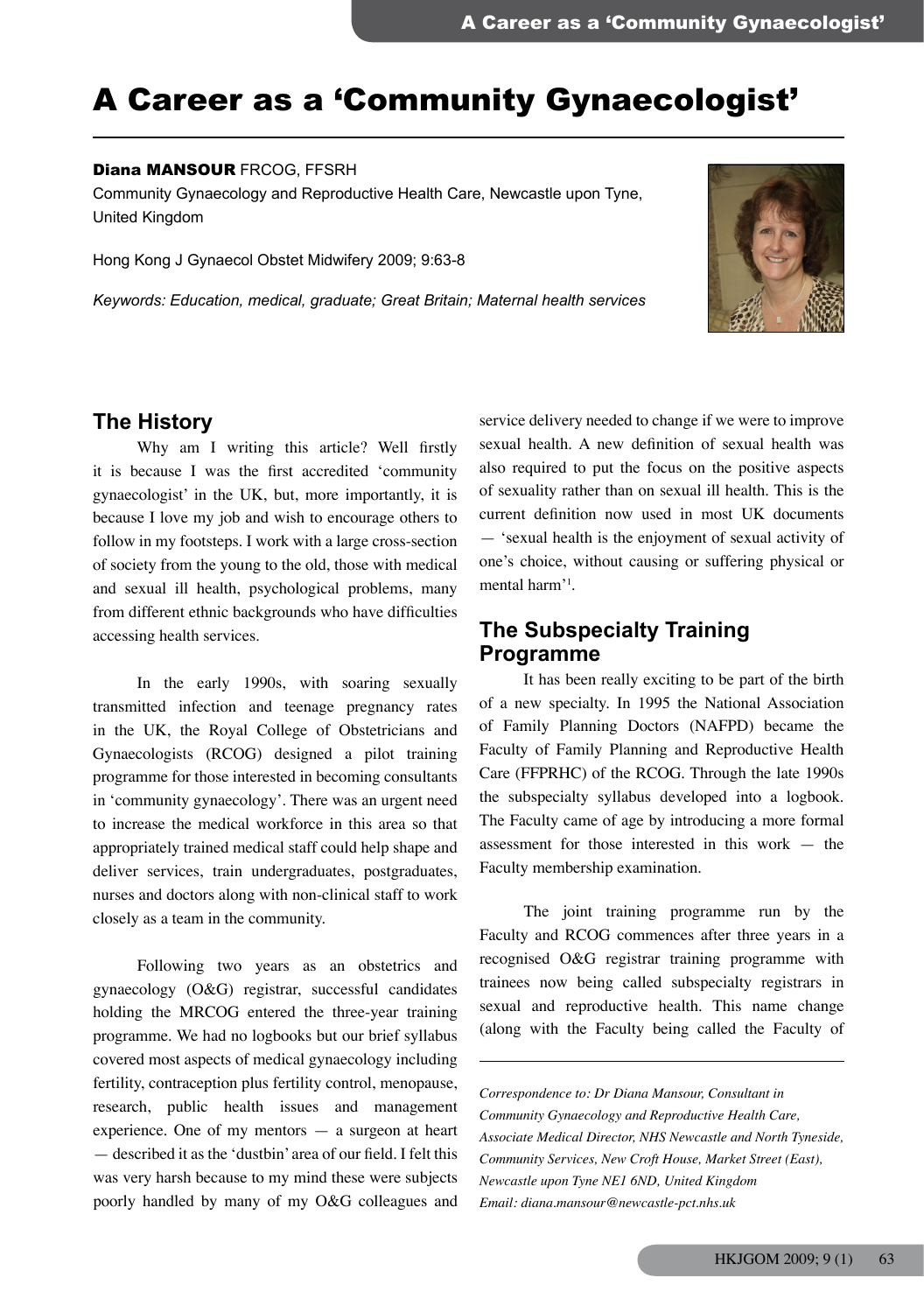Sexual and Reproductive Healthcare — FSRH) seemed very appropriate with the service redesign encouraging integration of genitourinary medicine and contraception centres. We also saw men, too, therefore being called a 'community gynaecologist' seemed outdated and completely inappropriate. Future subspecialty trainees need to have completed the core logbook requirements for O&G and to hold the MRCOG. The first part of the Faculty membership examination is undertaken in the first year of subspecialty training and the casebook / dissertation must be completed before the second part of the examination is sat — usually in the third year of subspecialty training.

# **Career-grade Training**

 In the middle 1990s, there were still some ongoing training issues, particularly for those who had not undertaken formal O&G instruction. Career-grade training was felt to be an option. This allowed those working in contraception and sexual health to have a more structured three-year programme, to sit the Faculty membership examination and then be able to apply for lead clinician roles in contraception and sexual health services. However, they could not apply for consultant posts. This did feel like a two-tiered system, however, with two very similar training programmes going along side by side. I have always encouraged doctors interested in this field to undertake the consultant training programme.

# **So What Subjects are Covered by the Subspecialty Training Programme?**

 Although there is some emphasis on gaining the necessary clinical knowledge and skills within the programme, those wishing to lead reproductive health services also need to be good managers and have an awareness of public health issues locally and nationally. These subjects are given separate sections within the subspecialty logbook with the logbook now being competency-based. Being able to set up a research project and having the ability to publish papers is also considered important, therefore trainees are required to spend the equivalent of one year undertaking appropriate research and publishing two first-author papers in a peer-reviewed journal (not case reports). A full description of the syllabus is given in Table  $1^2$ .

 Tables 2-6 give additional information concerning the content of the subspecialty Learning Guides<sup>2</sup>.

# **Training for General Practitioners**

 Approximately 70% of UK women choose to see their family doctor (general practitioner) for contraceptive advice. Such health professionals have to be a 'jack of all trades'receiving appropriate training to support effective and safe provision of sexual and reproductive health care. The NAFPD have developed training programmes (certificate and advanced certificate in family planning) and these have been further expanded by the FSRH. Interested doctors can now undertake a theory course that covers the theoretical aspects of contraception and sexual health. This course is soon to become web-based. After completion of the course, practical contraceptive and genitourinary medicine sessions are arranged (normally 8-10 sessions) until trainees have completed their competency-based logbook under the direct supervision of a recognised 'Faculty Instructing Doctor'. Once training is complete, a Diploma of the Faculty of Sexual and Reproductive Healthcare is awarded<sup>3</sup>.

Those wishing to provide intrauterine contraception and contraceptive implants undertake further theoretical and practical training until they are competent to counsel, fit and remove intrauterine contraceptives / implants, recognise common problems and know how to manage these, along with developing referral pathways for those who require specialist help. A Letter of Competence in Intrauterine Techniques and Subdermal Contraceptive Implant Techniques is then awarded. Finally, doctors who wish to supervise trainees and act as instructing doctors undertake a theoretical and practical training enabling them to obtain the Letter of Competence in Medical Education. Further information is available on the Faculty's web site (www.ffprhc.org.uk).

# **Training for Non-UK–based Doctors**

 In the rest of the world, office gynaecologists perform much of the work that UK consultants in sexual and reproductive health undertake. Several countries are developing training programmes using the UK experience as a template and this is to be encouraged. With the growing interest in web-based education, theoretical components can be delivered online. A serious shortage seems to be the necessary support for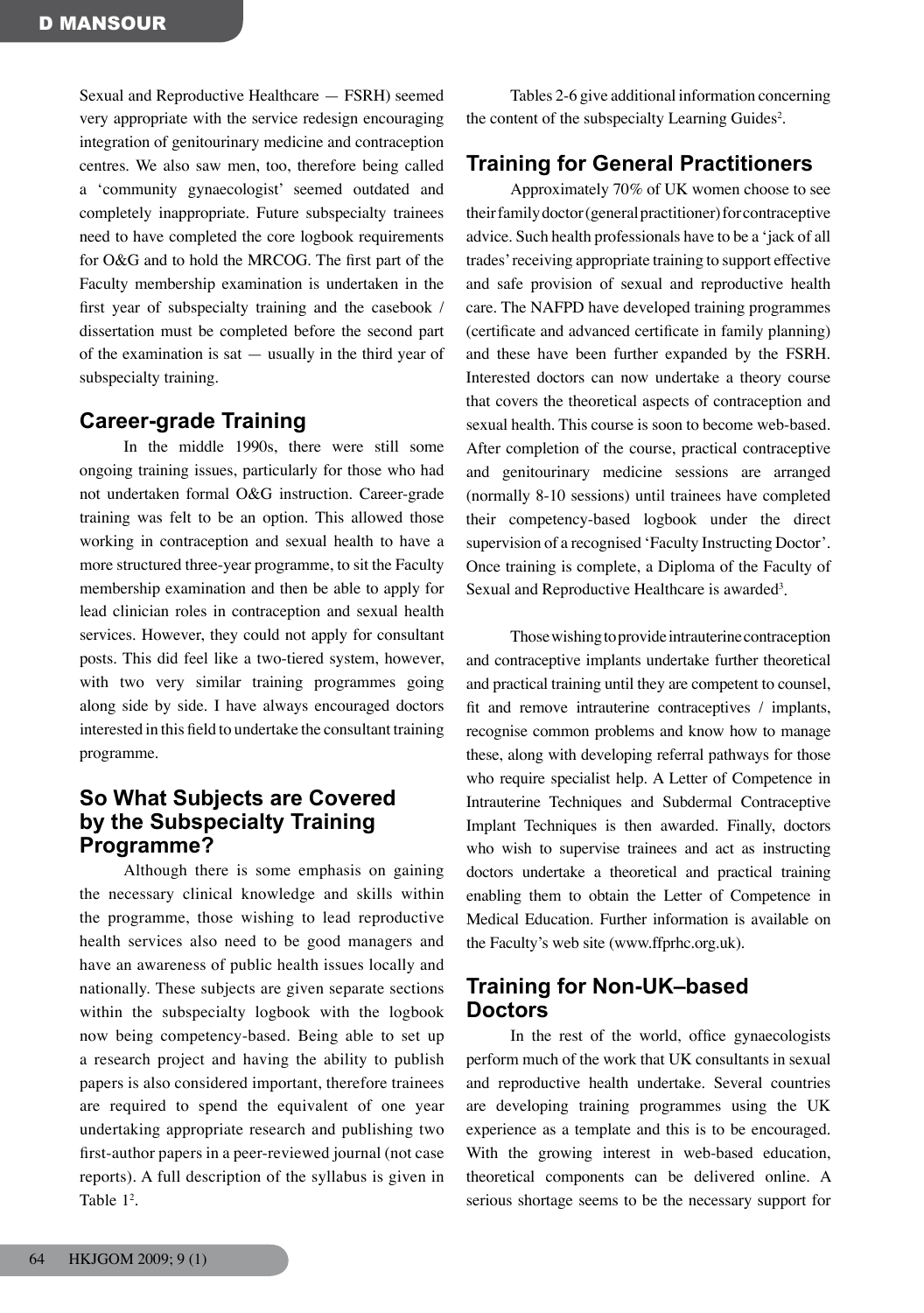## **Table 1. Knowledge and skills required for subspecialty training in sexual and reproductive health health health health health health health health health health health health health health health health health health health health health health health h h h h**

Training and development will require the acquisition of knowledge, attitudes and clinical competencies in the following core areas and related specialties with a view to service leadership.

- • Contraception and proposed new methods and ideas
- Unwanted/unplanned pregnancy
- • Genitourinary medicine
- Legal and forensic gynaecology
- Special needs groups/socially excluded:
	- Young people's advisory service
	- Physical disability
	- Ethnic minority groups
	- Refugees and asylum seekers
	- Couples in same sex relationships
	- Commercial sex workers
	- Mental health problems, e.g. anorexia nervosa
- • Psychosexual medicine and counselling in sexual dysfunction
- Medical gynaecology:
	- Menopause care
	- Gynaecological endocrinology
	- Subfertility
	- Preconceptual care
	- Menstrual dysfunction
	- Early pregnancy complications and miscarriage
	- PMS
	- Urogenital and pelvic organ prolapse and urinary and faecal incontinence management
- Screening systems for men and women
- Imaging
- Relevant general and gynaecological surgery:
	- Male and female sterilisation
	- Early pregnancy termination
	- Implant techniques
	- Surgical management of menorrhagia
- Teaching and training
- Clinical governance
- • Business management
- • Research in sexual and reproductive health
- Health promotion and health education in relation to sexuality
- Health needs assessment, epidemiology

### **Table 2. Theoretical aspects**

- health care
- 2. Advanced theoretical knowledge of contraception
- 3. Well informed about the provision and organisation of services for reproductive health care, nationally and locally
- 4. Knowledge, and experience, of managing a clinical service including budget management, team building, communication, media relations, delegation, time and stress management, employment procedures, formulation of job descriptions, appraisal procedures and the setting of targets and indicators of progress
- 5. A general understanding of the structure and organisation of the NHS.
- 6. Knowledge of the National Strategies for Sexual Health, HIV and Teenage Pregnancy

sexual health training programmes adapted locally by regional universities and local gynaecologists who work in community settings. Perhaps by 'spreading the word' and motivating governments, ministries of health and the medical profession to tackle sexual and reproductive health issues effectively, we may achieve delivery of the appropriate clinical training needed in this area.

# **Workforce for Tomorrow**

 Over the last year there has been some very positive news from the Department of Health and the Postgraduate Medical Education and Training Board in the UK. They have finally made a decision about training medical staff that are 'fit for purpose' and declared that they want a separate 'specialty' in sexual and reproductive health. Although the details of the training programme are still under discussion, this recognition is all-important in the continuing battle to improve the nation's sexual health.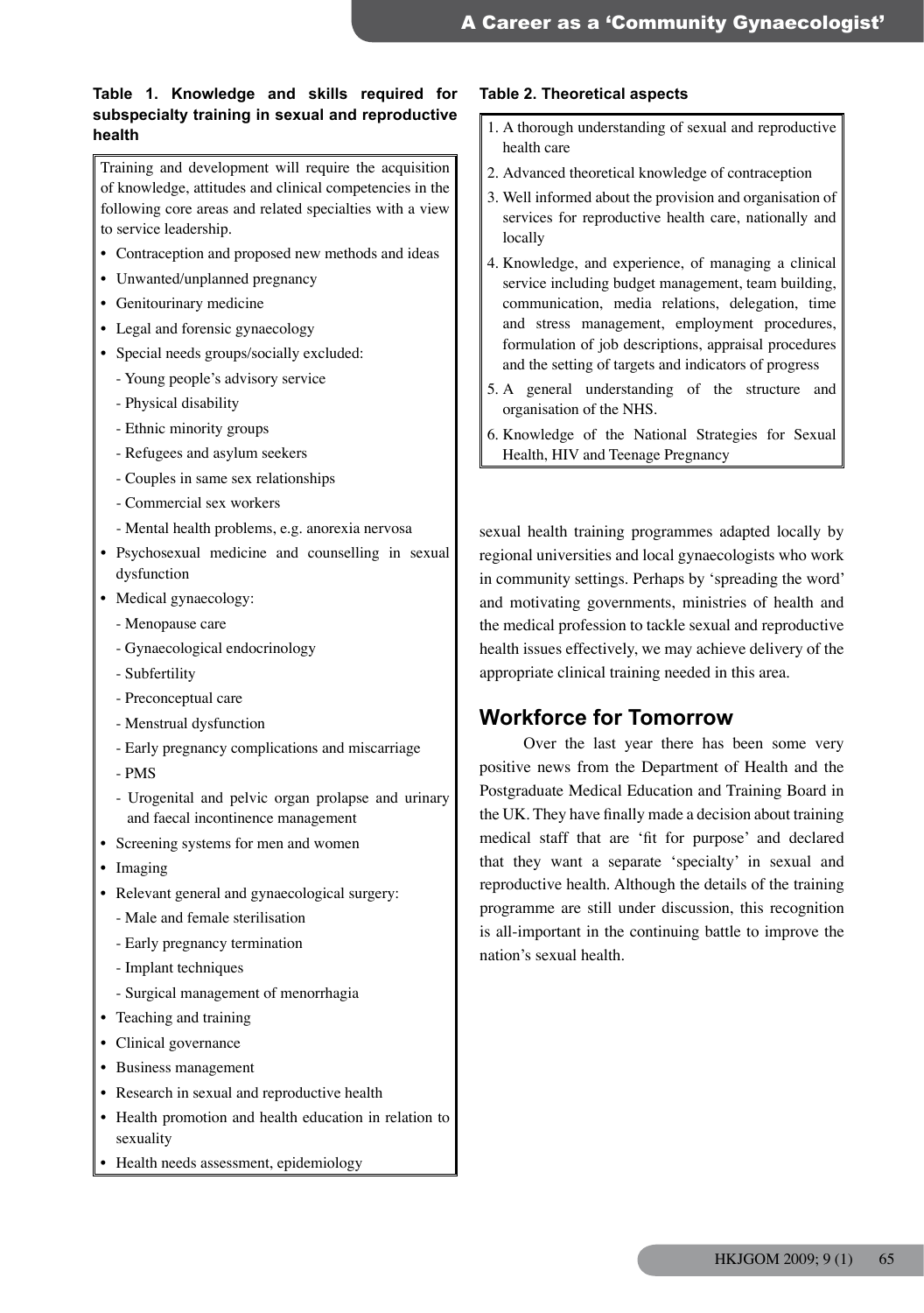## **Table 3. Clinical expertise**

Subspecialty training will build on the competencies acquired in core O&G training to enable the trainee to lead services in the community:

1.1 Provide and deliver all methods of contraception including male and female sterilisation

1.2 Manage unplanned/unwanted pregnancy service including estimating gestational age, counselling ofwomen seeking abortion and post termination care. Be clinically competent in performing pregnancy termination, including use of medical and surgical methods, recognising complications and risks. There may be a conscientious objection to the acquisition of certain skills in this discipline. However, all trainees are expected to acquire appropriate knowledge to offer non-directional information-giving counselling and manage a service

- 1.3 Be involved in screening for reproductive cancers and pre-malignant disease
- 1.4 Manage women with climacteric problems including the physiological, psychological and psychosexual problems related to the menopause
- 1.5 Understand the principles of psychosexual problems and their management
- 1.6 Provide counselling pre-pregnancy, including for infertility and early pregnancy loss
- 1.7 Be able to undertake basic medical gynaecological investigation and management
- 1.8 Understand the principles of genitourinary medicine, especially prevention, assessment, partner notification and appropriate referral for patients with sexually transmitted infections including HIV and AIDS. Be able to assess, treat and manage victims of sexual assault

## **Table 4. Other related skills and expertise**

Subspecialty training also focuses on training to lead and manage a community based service at all three levels defined in the National Sexual Health and HIV Strategy in England or its equivalent in Scotland, Wales and Northern Ireland

## **1 Service Management**

- The trainee should receive training in aspects of the following areas to be able to lead and manage a service including:
- 1.1 Planning
- 1.2 Finance
- 1.3 Human resources
- 1.4 Clinical governance
- **2. Epidemiology, Research, Statistics and Audit**

The trainee should be able to

- 2.1 Understand basic epidemiological principles (e.g. cohort studies and case control studies; cumulative rates, calculation and assessment of bias)
- 2.2 Understand population parameters and sampling techniques
- 2.3 Compute and interpret measures of comparisons of means and variations
- 2.4 Understand randomised controlled trials and techniques of meta-analysis
- 2.5 Critically appraise a published paper or study design
- 2.6 Construct a hypothetical experiment with respect to the following:
	- The question examined
	- The hypothesis
	- Conduct a medical/scientific literature search
	- The sampling technique (including sampling bias and sample size calculation)
	- The expression and correlation of raw data and simple (e.g. log) transformation
	- The selection and application of appropriate statistical tests
	- Significance of results
	- The conclusions
	- The appropriate inferences that can be obtained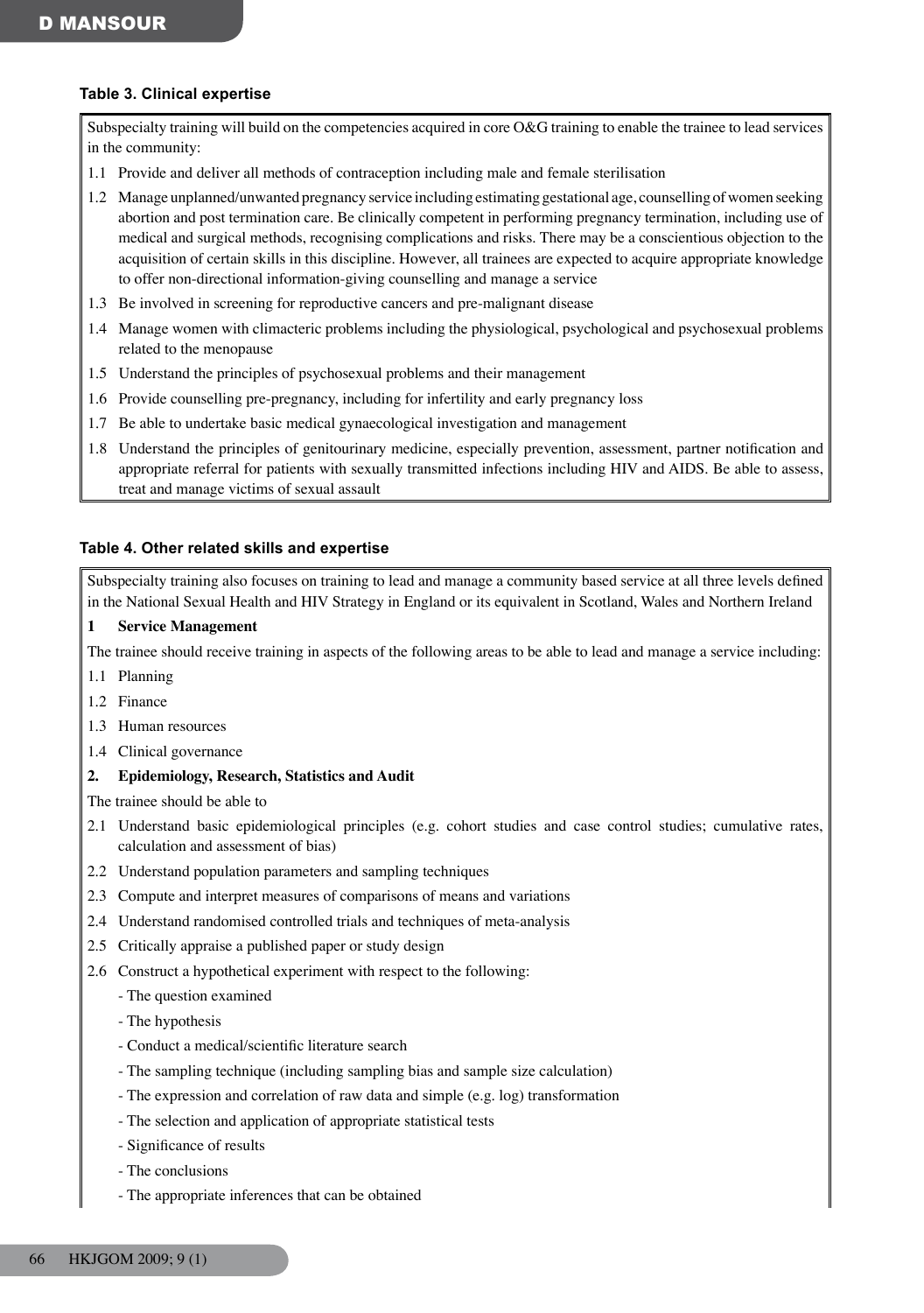### **Table 4 (Continued)**

- 2.7 Apply the following statistical tests:
	- Parametric tests such as unpaired, paired, '*t*' tests, analysis of variance and Chi-square tests
	- Non-parametric tests
	- Correlation and regression
	- Multivariant analysis
- 2.8 Define the terms 'significance', 'confidence interval', Type 1 error and Type 11 error
- 2.9 Perform statistical analysis of assay data and evaluation of quality control
- 2.10 Understand the value of discussion and collaboration with statistical advisers
- 2.11 Understand disease surveillance systems and disease registries
- 2.12 Understand the need for organisation of implementation of screening programmes

#### **Table 5. Education and Training**

#### **3. Education and Training**

The trainee should receive training in teaching methods in order to become competent at:

- 3.1 Teaching medical students, nurses, health visitors, doctors and non-medical agencies in all aspects of sexual and reproductive health
- 3.2 Teaching/instruction for the Diploma of the Faculty of Family Planning
- 3.3 Training of family planning instruction doctors, and experience of and participation in the organisation of these programmes
- 3.4 Teaching sexual and reproductive health to candidates for the DFFP, DRCOG, MRCOG and MFFP
- 3.5 Sex and relationship education (in its widest sense) for school and youth groups
- 3.6 Health promotion including a familiarity with other organisations such as local health education groups
- 3.7 Appraisal and assessment procedures

#### **Table 6. Ethical and legal aspects**

#### **4. Ethical and Legal Aspects**

The trainee should be able to discuss the ethical and legal aspects of the clinical practice of their subspecialty and should have a particular knowledge of the relevant areas listed below:

- 4.1 Legislation, particularly recent, relevant to their subspecialty practice
- 4.2 The English National Strategy for Sexual Health and HIV and Teenage Pregnancy Unit reports or the equivalent in Scotland, Wales and Northern Ireland
- 4.3 The Human Rights Act
- 4.4 GMC 'Good Medical Practice' and 'Maintaining Good Medical Practice'
- 4.5 Ethics of health care provision and resource allocation
- 4.6 Medical confidentiality
- 4.7 Consent:
	- nature of informed consent
	- knowledge
	- capacity
	- treatment of minors; Frazer Guidelines
	- treatment of incapacitated patients
- 4.8 NICE (for England and Wales), SIGN (for Scotland), RCOG and FFPRHC guidelines
- 4.9 Medical negligence